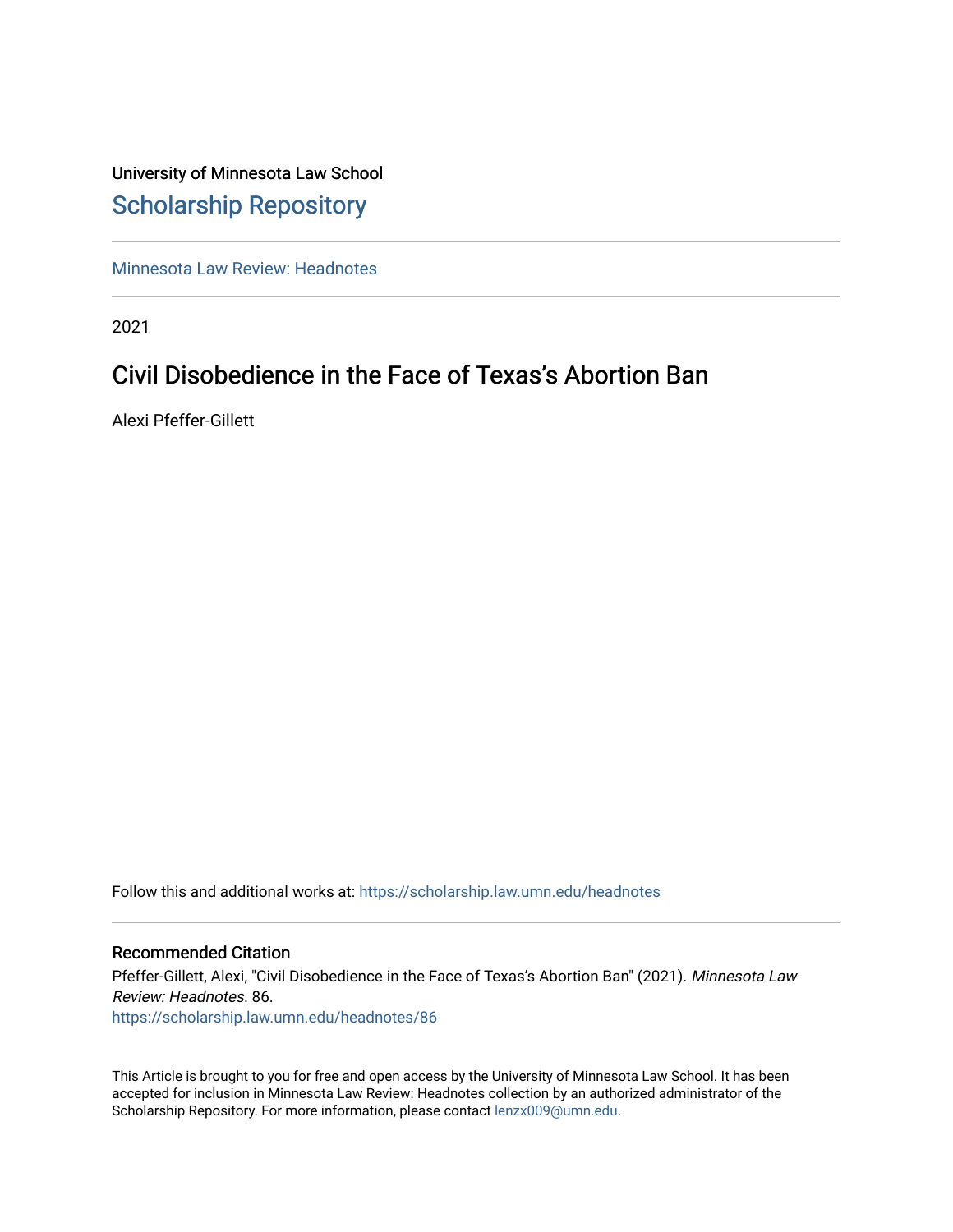## **Article**

# **Civil Disobedience in the Face of Texas's Abortion Ban**

### **Alexi Pfeffer-Gillett†**

### INTRODUCTION

Before 11:58PM Central Standard Time on September 1, 2021, few would have questioned that state laws cannot expressly ban access to constitutional rights, regardless of their mechanism for doing so.<sup>1</sup> But those expectations were upended when the Supreme Court issued a late-night shadow docket decision in *Whole Woman's Health v. Jackson* declining to halt a Texas law prohibiting abortions well before express Supreme Court precedent allows any state to do so.<sup>2</sup> Texas Senate Bill 8, or "SB8" as the law is commonly called,<sup>3</sup> bans

<sup>†</sup> Visiting Assistant Professor of Law, University of Maryland Francis King Carey School of Law. Thanks to Professors David Cohen, Eve Rips, and Max Stearns for their very helpful and timely feedback, and to Emilie Keuntjes Erickson for her editorial suggestions. Copyright © 2021 Alexi Pfeffer-Gillett.

<sup>1</sup>*. See* Cooper v. Aaron, 358 U.S. 1, 17 (1958) (holding that a constitutional right declared by the Supreme Court "can neither be nullified openly and directly by state legislators or state executive or judicial officers, nor nullified indirectly by them through evasive schemes") (citing Smith v. Texas, 311 U.S. 128, 132 (1940)).

<sup>2.</sup> Whole Woman's Health v. Jackson, 141 S. Ct. 2494, 2495 (2021); see also Planned Parenthood of S.E. Pennsylvania v. Casey, 505 U.S. 833, 846 (1992) (holding that the state cannot prohibit abortion before fetal viability). At subsequent oral argument concerning the Texas law, Justice Kagan confirmed the massive departure the law represented from settled understandings of the Constitution and federalism, explaining that upholding the Texas law would create "a very different world from the world we live in today" because, until Texas's law came along, "no state dreamed" of "try[ing] to nullify the law ... that [the Supreme] Court has laid down as to the content of [constitutional] rights." Tr. of Oral Argument. at 65-66, United States v. Texas, No. 21-588, (U.S. Nov. 1, 2021).

<sup>3</sup>*. See* Ryan Lucas, *A U.S. Judge Blocks Enforcement of Texas' Controversial New Abortion Law*, NPR (Oct. 6, 2021, 10:50 PM), https://www.npr.org/2021/10/06/1040221171/a-u-s-judge-blocks-enforcement -of-texas-controversial-new-abortion-law [https://perma.cc/6FK6-BNZD] ("Known as SB 8, the law bans almost all abortions in the state after about six weeks of pregnancy, even in cases of rape, sexual abuse and incest.").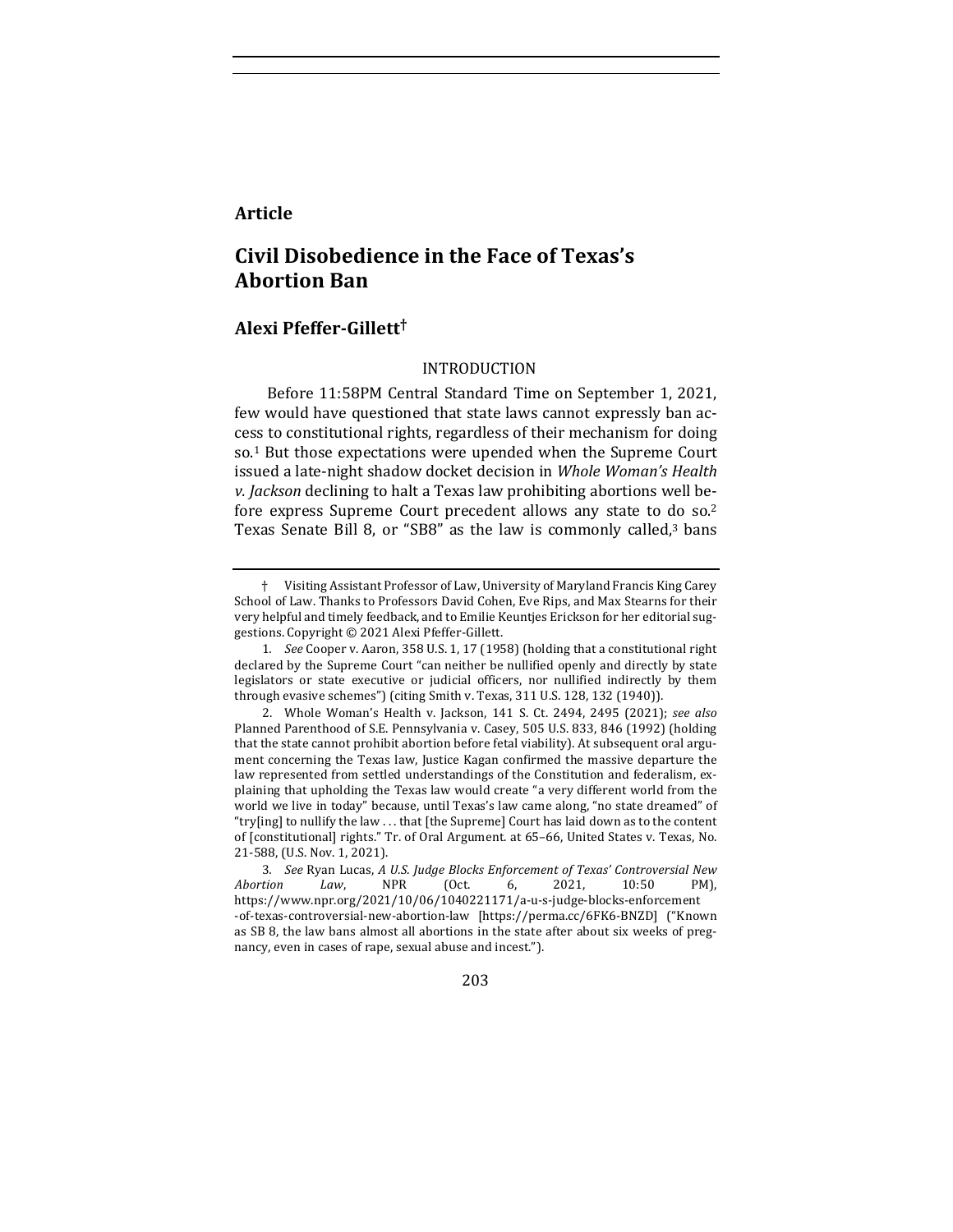abortions after detection of cardiac activity in an embryo, a point roughly six weeks into a pregnancy that is before most women have even realized that they are pregnant and months before fetal viability.<sup>4</sup> The Court declined to intervene despite its decades-long recognition that "[b]efore [fetal] viability, the State's interests are not strong enough to support a prohibition of abortion or the imposition of a substantial obstacle to the woman's effective right to elect the procedure."5

The trick behind the Texas law, and the apparent basis for the Court's preliminary stamp of approval, is that SB8 authorizes private plaintiffs rather than state officials to sue to prevent post-heartbeat abortions.<sup>6</sup> Commentators have worried that this mechanism, seemingly taking enforcement out of the state government's hands while still accomplishing the state's goal of ending constitutionally protected abortions, has provided the Supreme Court's conservative majority the loophole it was looking for to effectively overrule *Roe v*. *Wade* without explicitly doing so.<sup>7</sup> Others, including Chief Justice John Roberts, have speculated that if private enforcement bans can be used to evade judicial review of abortion infringements, states could deploy such schemes to effectively ban almost any constitutional right.<sup>8</sup>

5. *Casey*, 505 U.S. at 846; *see also* Whole Woman's Health v. Hellerstedt, 136 S. Ct. 2292, 2299 (2016) ("[A] provision of law is constitutionally invalid[] if the 'purpose or effect' of the provision 'is to place a substantial obstacle in the path of a woman seeking an abortion before the fetus attains viability."") (quoting *Casey*, 505 U.S. at 878). 

8. *See Whole Woman's Health*, 141 S. Ct. at 2496 (Roberts, J., dissenting) ("[T]he

<sup>4.</sup> *Whole Woman's Health*, 141 S. Ct. at 2498 (Sotomayor, J., dissenting). Embryonic cardiac activity is often referred to by anti-abortion activists as a "fetal heartbeat." See Selena Simmons-Duffin, The Texas Abortion Ban Hinges on 'Fetal Heartbeat.' Doc*tors Call That Misleading*, NPR (Sept. 3, 2021, 3:14 PM), https://www.npr.org/ sections/health-shots/2021/09/02/1033727679/fetal-heartbeat-isnt-a-medical -term-but-its-still-used-in-laws-on-abortion [https://perma.cc/MR5H-DUSG].

<sup>6.</sup> TEX. HEALTH & SAFETY CODE § 171.207(a) (2021).

<sup>7.</sup> *See, e.g., Whole Woman's Health,* 141 S. Ct. at 2498 (Sotomayor, J., dissenting) (accusing the majority of "bury[ing] their heads in the sand" by refusing to enjoin the "flagrantly unconstitutional law engineered to prohibit women from exercising their constitutional rights and evade judicial scrutiny"); Mary Ziegler, The Sinister Genius of *Texas Abortion Law*, CNN (Sept. 3, 2021, 10:28 AM), https://www.cnn.com/2021/09/02/opinions/texas-abortion-law-supreme-court -dystopia-ziegler/index.html [https://perma.cc/5GPM-59KS] ("It appears that Texas may have devised a genius way of avoiding constitutional challenges."); Ross Ramsey, Analysis: Texas Legislators, with an Assist from the U.S. Supreme Court, Open a Pandora's Box, TEX. TRIB. (Sept. 2, 2021), https://www.texastribune.org/2021/09/02/texas -new-abortion-law [https://perma.cc/5AMN-C5HX] ("The state of Texas has figured out, at least for now, how to do unconstitutional things in a way that doesn't raise a majority of the eyebrows in the U.S. Supreme Court.").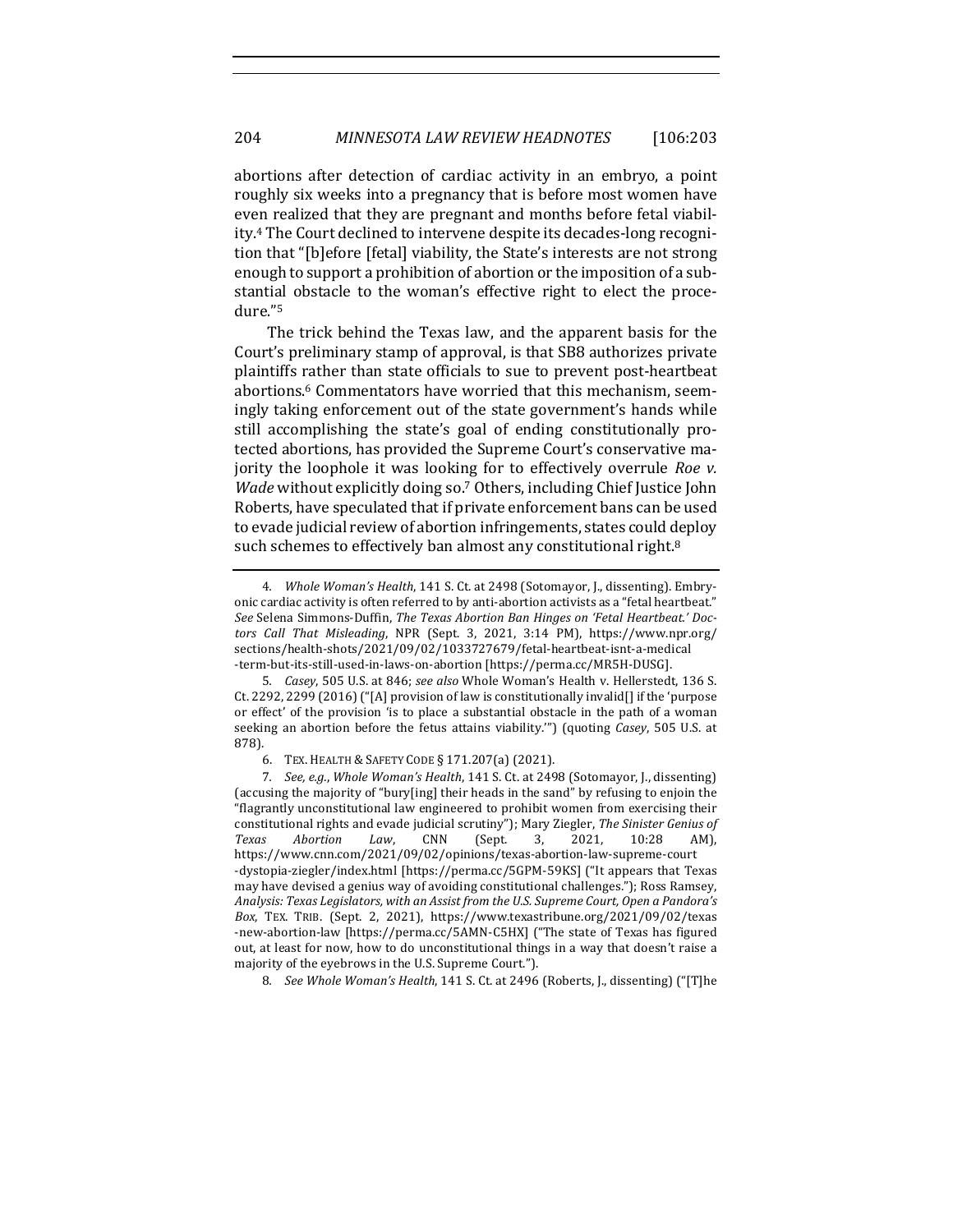2021] *TEXAS'S ABORTION BAN* 205

But the Supreme Court, in its late-night decision allowing the Texas ban to remain in effect, was incorrect that "neither [Texas] nor its executive employees possess the authority to *enforce* the Texas law either directly or indirectly."<sup>9</sup> Senate Bill 8 does in fact require direct state enforcement, but it does so most clearly at the end rather than the beginning of a lawsuit.<sup>10</sup> Under the law, once a private plaintiff prevails, courts "shall award" injunctive relief "sufficient to prevent the defendant from violating" the abortion ban,  $11$  along with statutory damages of at least \$10,000 for each post-heartbeat abortion performed or induced.<sup>12</sup>

Although there are many legal grounds upon which to challenge Texas Senate Bill 8, the best strategy to overturn the law begins with providers disobeying it. Such civil disobedience is important not only for overturning the Texas abortion ban, but also for thwarting nascent and future efforts of states seeking to carry out other unconstitutional infringements through similar schemes deputizing private plaintiff enforcement.13

This Article uses Texas's abortion ban to demonstrate why civil disobedience is the best strategy against such private-enforcement schemes. It proceeds in three parts. Part I demonstrates that Texas's private enforcement scheme in fact directly implicates state court officials and potentially state police forces. It then explains why bringing about the involvement of state courts and police through civil

- 11*. Id.* § 171.208(b)(1).
- 12*. Id.* § 171.208(b)(2).

consequences of approving the state action, both in this particular case and as a model for action in other areas, counsel at least preliminary judicial consideration before the program devised by the State takes effect."); David Mastio, The Texas Abortion Law Provides a Blueprint for Bans on Speech, Guns, USA TODAY (Sept. 8, 2021, 6:00 PM), https://www.usatoday.com/story/opinion/2021/09/08/texas-abortion-law -supreme-court-unleashes-mischief/5712467001 [https://perma.cc/A744-97GQ] (speculating that states could use the private enforcement scheme to, for example, 'outlaw[] criticism of the governor" or "outlaw firearms by deputizing any [citizen] to file million dollar lawsuits against gun owners in the state"); see also Jonathan F. Mitchell, The Writ-Of-Erasure Fallacy, 104 VA. L. REV. 933, 1000 (2018) (noting that a private enforcement scheme could be used for "a campaign-finance law, a gun-control measure, a civil-rights act, a child-labor law in the 1920s, an abortion regulation, a prohibition on virtual child pornography, or a state-law prohibition on sanctuary cities").

<sup>9.</sup> *Whole Woman's Health*, 141 S. Ct. at 2495 (emphasis added).

<sup>10.</sup> TEX. HEALTH & SAFETY CODE § 171.208(b).

<sup>13.</sup> Lindsay Whitehurst, *Could Texas Abortion Ban Strategy Be Double-Edged Sword?*, ASSOC. PRESS NEWS (Sept. 11, 2021), https://apnews.com/article/health-texas -lawsuits-environment-laws-8770f1944849585d87f0fd0d6a39e1e4 [https://perma .cc/J7VF-C3EB] (detailing other private enforcement laws).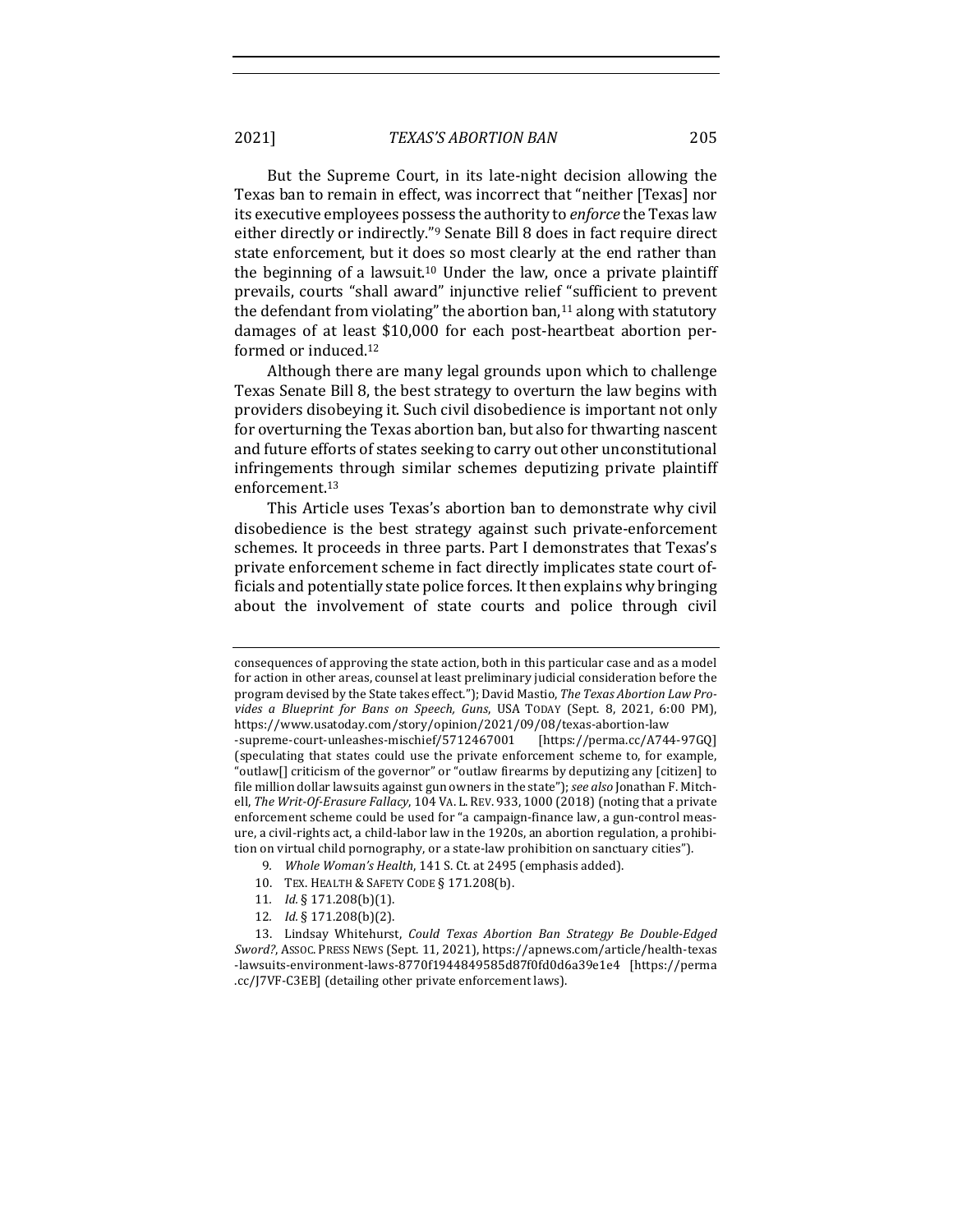disobedience will put SB8 on constitutionally weaker ground. Part II details potential arguments against civil disobedience as a means of challenging private enforcement schemes. This Part also explains why relying on the federal government to challenge such laws will be insufficient. Part III then provides a timely snapshot of how pro-choice activists have responded to SB8, in Texas and beyond.

#### I. INVITING ENFORCEMENT THROUGH CIVIL DISOBEDIENCE

The best way to challenge a state private enforcement scheme like Texas's abortion ban is to make state courts enforce it. And the first step towards making courts enforce a ban is to disobey it. The Texas abortion ban provides an example of how and why this would work in practice.

In Texas, abortion providers wishing to challenge the ban would engage in civil disobedience by continuing to perform the nowbanned abortions and then wait for (or even encourage) a private lawsuit under Senate Bill 8 that results in a court-ordered judgment. If a private plaintiff obtains a judgment against the provider, the Texas state court would then be required under Senate Bill 8 to order both a financial penalty and an injunction against the provider.<sup>14</sup>

Legal precedent suggests that if a provider triggered this kind of court enforcement, the Texas abortion ban would be more vulnerable to challenge as state action violating the Due Process right to pre-viability abortions established in *Roe v. Wade* and *Planned Parenthood v.* Casey.<sup>15</sup> The Supreme Court in *Shelley v. Kraemer* recognized that otherwise privately enforced constitutional deprivations can become actionable once a court steps in.<sup>16</sup> In *Shelley*, the Supreme Court considered whether state courts could enforce private residential agreements prohibiting African-Americans from owning or occupying homes.<sup>17</sup> The question in *Shelley* was not whether the private agreements were unconstitutional standing alone; in fact, the Supreme Court had previously rejected a challenge to "the validity of the covenant agreements as such" on the grounds that there was no state

<sup>14.</sup> TEX. HEALTH & SAFETY CODE § 171.208(b).

<sup>15.</sup> Planned Parenthood of S.E. Pennsylvania v. Casey, 505 U.S. 833, 846 (1992); Roe v. Wade, 410 U.S. 113, 153 (1973).

<sup>16. 334</sup> U.S. 1, 19 (1948) ("The difference between judicial enforcement and nonenforcement of the restrictive covenants is the difference to petitioners between being denied rights of property available to other members of the community and being accorded full enjoyment of those rights on an equal footing.").

<sup>17.</sup> *Id.* at 4-7.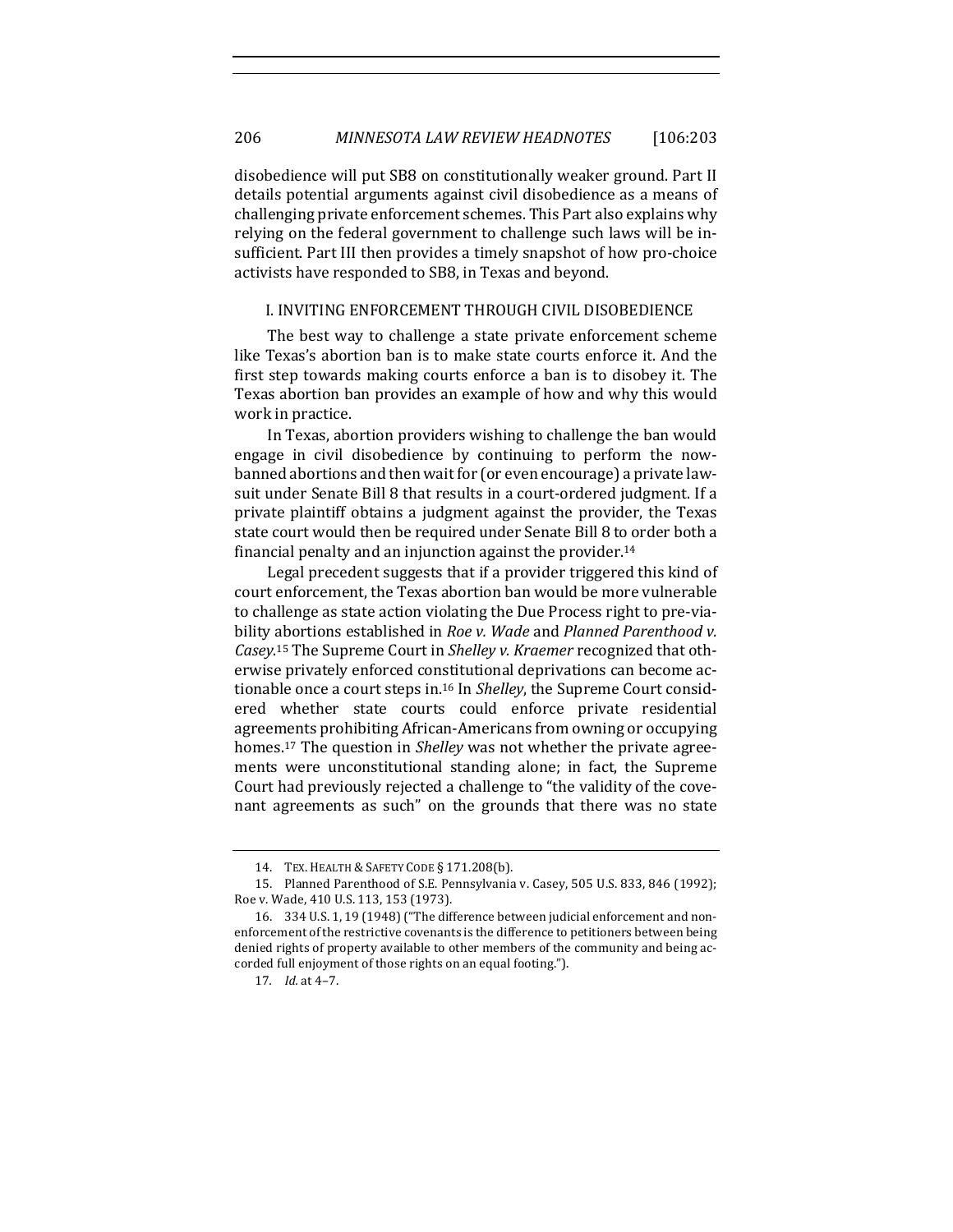action present in the private agreements.<sup>18</sup> But the constitutional analysis changed after state courts enjoined African-Americans from taking possession of newly purchased homes, pursuant to those purportedly "private" racist covenants.<sup>19</sup> Once its courts enforced the racially restrictive private covenants, the state had made available to private home sellers "the full coercive power of government" and therefore had engaged in state action for the purposes of Fourteenth Amendment analysis.<sup>20</sup>

Texas SB8 similarly creates disputes that, like the covenants in *Shelley*, are initially and superficially between private parties but ultimately require enforcement by the state. Just as the court orders in *Shelley* preventing African-Americans from owning homes pursuant to private covenants amounted to unconstitutional state action, $21$  so too would a Texas court order preventing medical providers from performing constitutionally protected abortions pursuant to "private" citizen lawsuits.

An abortion provider could go a step further than just inviting court enforcement of the Texas abortion ban. If the provider disobeyed the court's injunction order, doing so would then invite police enforcement of the law. The Texas Rules of Civil Procedure provide that upon proof of a person's disobedience of an injunction, "the court or judge *shall* cause to be issued an attachment for such person, directed to the sheriff or any constable of any county, and *requiring* such officer to arrest the person therein named if found within his county."<sup>22</sup> In other words, Texas law enforcement officials would have to arrest any provider subject to an injunction who continued performing constitutionally protected, post-heartbeat abortions. .

This kind of police-enforced deprivation of Fourteenth Amendment rights should set off constitutional alarm bells. Indeed, the Supreme Court held in *Adickes v. S. H. Kress & Co.* that a plaintiff "will have made out a violation of her Fourteenth Amendment rights  $\dots$  if she can prove that a [private citizen] and a  $\Box$  policeman somehow reached an understanding" to deny access to a protected right or "to cause her subsequent arrest" because of her exercise of that right.<sup>23</sup> Adickes concerned a restaurant in Hattiesburg, Mississippi during the civil rights

<sup>18</sup>*. Id.* at 9.

<sup>19.</sup> *Id.* at 19-20.

<sup>20</sup>*. Id*. 

<sup>21</sup>*. Id.*

<sup>22.</sup> TEX. R. CIV. P. 692 (emphasis added).

<sup>23. 398</sup> U.S. 144, 152 (1970).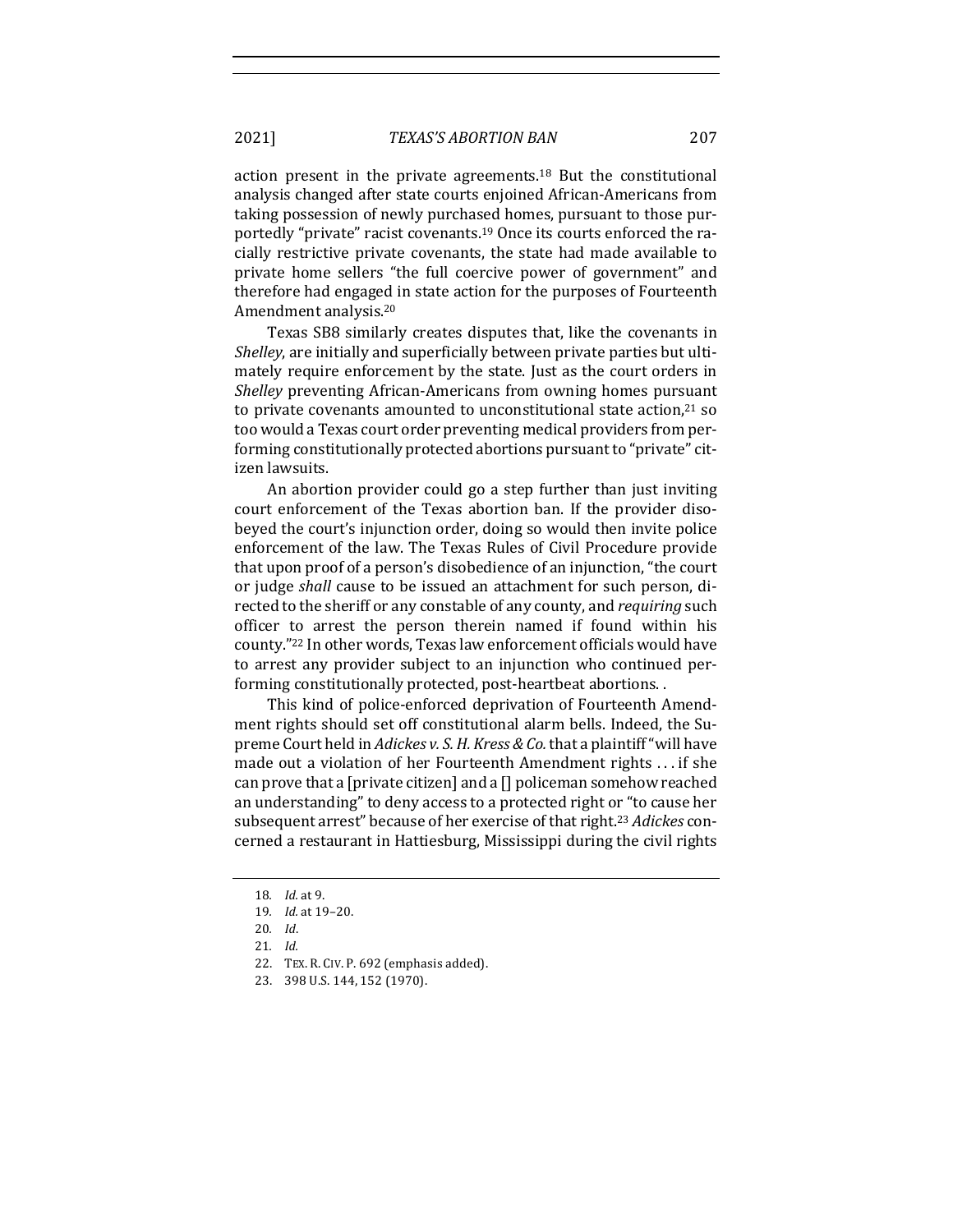movement refusing to serve lunch to a white customer because she was "in the company of Negroes," and the customer subsequently being arrested by the Hattiesburg police on seemingly arbitrary vagrancy charges.<sup>24</sup> The Court held that, although there was no explicit agreement between the restaurant and police to arrest the customer as retribution, a reasonable jury could find the police made the arrest to enforce the private business' racially discriminatory denial of service.<sup>25</sup> The restaurant "refus[ing]  $\ldots$  service because of a state-enforced custom of segregating the races in public restaurants," the Court said, would constitute a violation by the state of the customer's Fourteenth Amendment rights.<sup>26</sup>

Like the racially motivated arrests in *Adickes*, a state police force making arrests on behalf of a private plaintiff under "a statutory provision or by a custom having the force of law" to prevent the provision of protected abortion services would suggest unconstitutional state action.<sup>27</sup> In fact, state action would arguably be even more overt in this scenario because, unlike in *Adickes*, there would be no need to infer a secret "meeting of the minds"<sup>28</sup> between private parties and police to effect the constitutional deprivation: the private plaintiff would have expressly requested and received police enforcement of the deprivation by filing a sworn affidavit to the court seeking enforcement of the injunction.<sup>29</sup> Such private action authorized by state law and

27. *Id.* The Court in *Adickes* focused on a voluntary "meeting of the minds" and mutual understanding between private party and police. *Id.* at 159–60. There was no suggestion that the state or the police had required the restaurant owner to refuse service to a multi-racial group of diners. *See id.* at 170 ("If a State had a law requiring a private person to refuse service because of race, it is clear beyond dispute that the law would violate the Fourteenth Amendment and could be declared invalid and enjoined from enforcement."). Nonetheless, the private individual's voluntary action carrying out the "state-enforced custom" of discrimination amounted to unconstitutional state action. *Id.* at 171. *Adickes* thus undercuts the *Whole Woman's Health* respondents' argument in opposing certiorari that "a litigant lacks standing to sue state officials who cannot enforce the challenged law *or individuals who are authorized (but not required)* to bring lawsuits against those who violate it." Brief in Opposition to Petition for a Writ of Certiorari Before Judgment at 13, Whole Woman's Health v. Jackson, 141 S. Ct. 2494 (Oct. 21, 2021) (No. 21-463) (emphasis added). The state's *authorization* of the deprivation, whether by law (as with Texas SB8) or by custom (as in *Adickes*), is sufficient for state action purposes. See Adickes, 398 U.S. at 171. The fact that Texas does not affirmatively require private individuals to carry out the constitutional deprivation is no defense.

28. *Adickes*, 398 U.S. at 158.

29. TEX. R. CIV. P. 692. As outlined in *Adickes*, an individual mounting a post-

<sup>24</sup>*. Id.* at 147.

<sup>25</sup>*. Id.* at 158.

<sup>26</sup>*. Id.* at 171.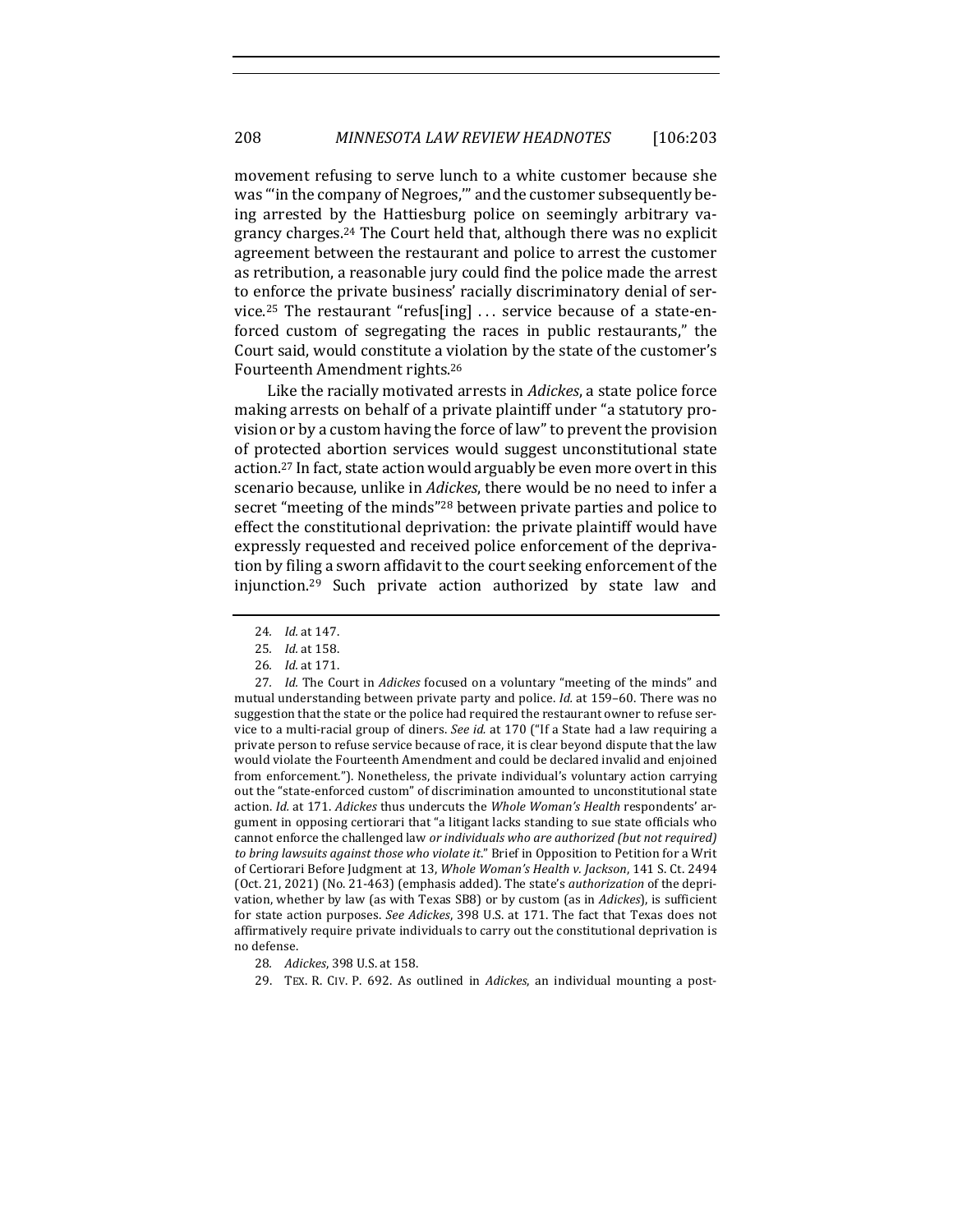accompanied by police enforcement would thus be strong grounds for alleging a constitutional violation.<sup>30</sup>

Because state action will be much more overt after a final judgment under SB8 and similar private enforcement schemes, post-enforcement challenges to such laws stand a better chance than pre-enforcement challenges. In *Shelley*, the Court held that a constitutional violation occurred only *after* courts actively enforced racially discriminatory private homeownership agreements.<sup>31</sup> Here, the Supreme Court's initial ruling on Texas SB8 concerned only the private action portion of the statute—the provision empowering private citizens to bring suits and prohibiting state officials from doing  $\text{so.}^{32}$  If no Texas court ever awards financial and injunctive relief pursuant to the abortion ban, then the Supreme Court's holding in Whole Woman's Health *v. Jackson* may be the end of the matter. But if a state court eventually enforces the Texas abortion law, the issue will change. The State of Texas, through its courts and possibly its police forces, would not just be remaining on the sidelines as private individuals enforce abortion limits. Instead, as in *Shelley*, the state would be affirmatively providing private plaintiffs the "full coercive power of government" to prevent access to constitutionally protected rights.<sup>33</sup>

#### II. LIMITATIONS OF CIVIL DISOBEDIENCE

There are several reasons why the strategy of engaging in civil

30. Although *Adickes* concerned police enforcement of a custom rather than of court-ordered injunctive relief, the *Adickes* Court in dicta noted that no state can "enforce such a law requiring discrimination through either convictions of proprietors who refuse to discriminate, or trespass prosecutions of patrons who, after being denied service pursuant to such a law, refuse to honor a request to leave the premises." Adickes, 398 U.S. at 170 (emphasis added). Similarly, Texas has set up a law requiring providers and others to cease facilitation of abortion services and has, by requiring the remedy of injunctive relief, empowered police to arrest those who refuse to comply.

31. *See* Shelley v. Kraemer, 334 U.S. 1, 20 (1948) ("We hold that in granting judicial enforcement of the restrictive agreements in these cases, the States have denied petitioners the equal protection of the laws and that, therefore, the action of the state courts cannot stand.").

- 32. *Whole Woman's Health v. Jackson,* 141 S. Ct. 2494, 2495 (2021).
- 33*. Shelley*, 334 U.S. at 19.

enforcement constitutional challenge against SB8 would name the private party who initiated the anti-abortion lawsuit as the defendant and allege state action through the state court's order awarding monetary and injunctive relief and the police enforcement of that order. See Adickes, 398 U.S. at 152 (holding that "[t]he involvement of a state official" with a private citizen in a conspiracy to cause a deprivation of protected rights "plainly provides the state action essential" to support a constitutional claim and that "a private party involved in such a conspiracy, even though not an official of the State, can be liable under  $[42 \text{ U.S.C.} \S 1983]'$  for deprivations of constitutional rights).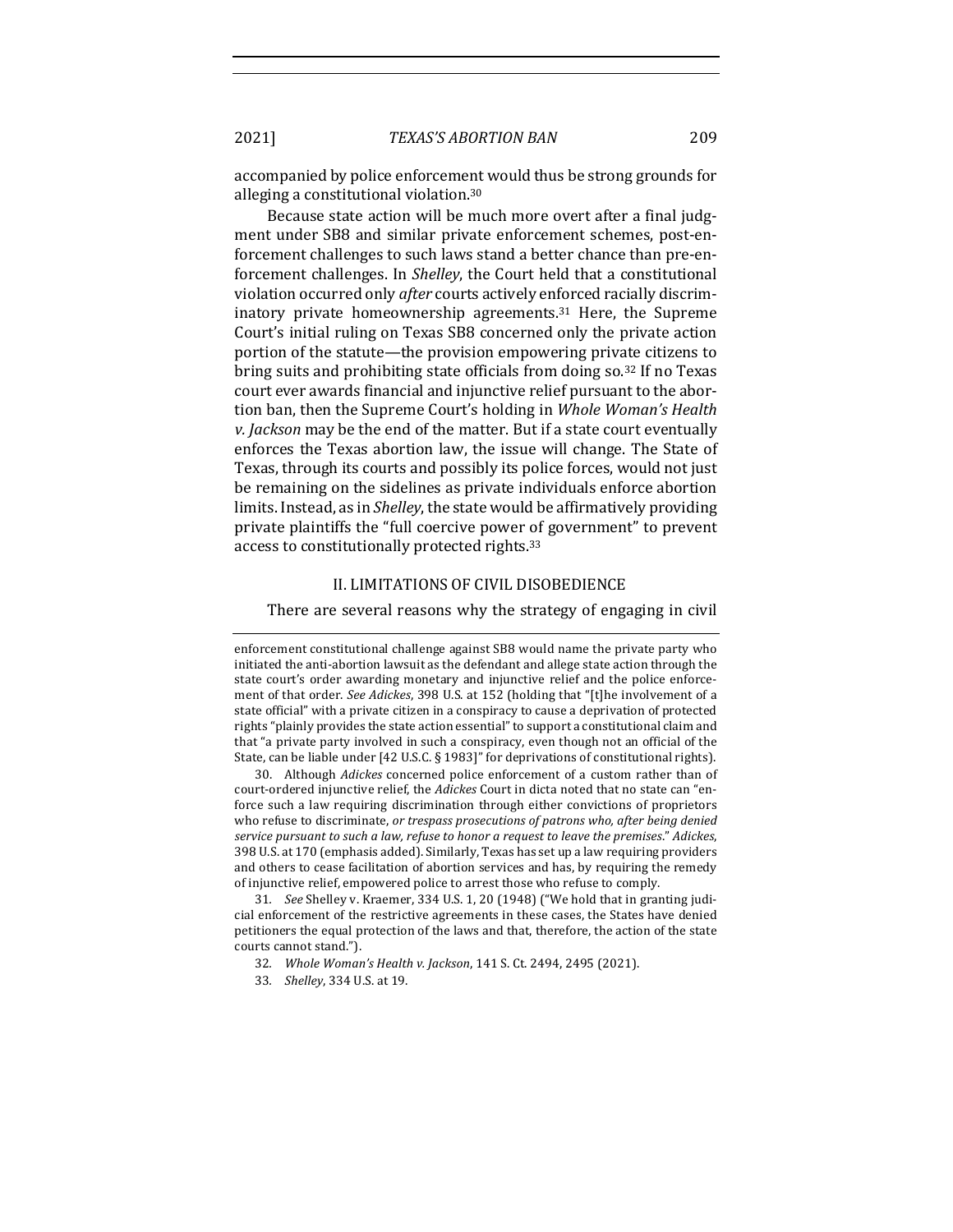disobedience to invite state action might fail. First, civil disobedience is risky, both legally and financially. Disobeying a private enforcement law like Texas's requires financial resources, given the potential liability under the law of "not less than \$10,000 for each abortion" for anyone and everyone who facilitates any abortion.<sup>34</sup> Such financial penalties serve to create a chilling effect that challengers to any private enforcement scheme would have to overcome.<sup>35</sup>

Civil disobedience also requires significant risk tolerance, as demonstrated in particular with medical practitioners subject to Texas's abortion ban. Not only could a provider be subjected to financial penalties and arrest, but a doctor found liable of violating the Texas law could also see denials of licensure and insurance coverage as a result of breaking the Texas law, threatening her practice both within and outside of Texas.<sup>36</sup> Given the already scant abortion options in states neighboring Texas that have not for the time being instituted post-heartbeat abortion bans, $37$  the risk of even one regional doctor shutting down abortion services is substantial. A well-resourced and risk-tolerant abortion provider, however, could invite a lawsuit with the specific intention of seeing it through to a final judgment. 

From a constitutional law perspective, it must be acknowledged that engaging in civil disobedience and bringing a post-enforcement challenge to a private enforcement scheme is not guaranteed to work in court. *Shelley's* state action holding has not been widely relied upon

<sup>34</sup>*. Id.*

<sup>35.</sup> See Maya Manian, *Privatizing Bans on Abortion: Eviscerating Constitutional Rights Through Tort Remedies,* 80 TEMP. L. REV. 123, 199 (2007) ("A self-enforcing tort statute is a tort law that imposes such a high risk of a severe penalty on constitutionally protected conduct that it freezes that conduct as effectively as a criminal or regulatory ban.").

<sup>36.</sup> Abigail Abrams, *Inside the Small Group of Doctors Who Risked Everything to Provide Abortions in Texas*, TIME (Oct. 14, 2021, 7:00 AM), https://time.com/6106537/texas-doctors-performing-abortions-ban-halted [https://perma.cc/CR6F-5BBX] (noting that "[e]ven if someone files a frivolous lawsuit against a physician, the doctor would have to declare that when applying for new hospital privileges or a license to practice in a different state in the future," and violating the ban would jeopardize doctors' insurance coverage because "[m]alpractice insurance does not typically cover breaking the law").

<sup>37.</sup> See Sarah Varney, Long Drives, Costly Flights, and Wearying Waits: What Abor*tion Requires in the South*, NPR (Aug. 2, 2021, 5:00 AM), https://www.npr.org/ sections/health-shots/2021/08/02/1022860226/long-drives-costly-flights-and -wearying-waits-what-abortion-requires-in-the-sout [https://perma.cc/HDD5-8BVL] (describing the limited abortion options in Southern states).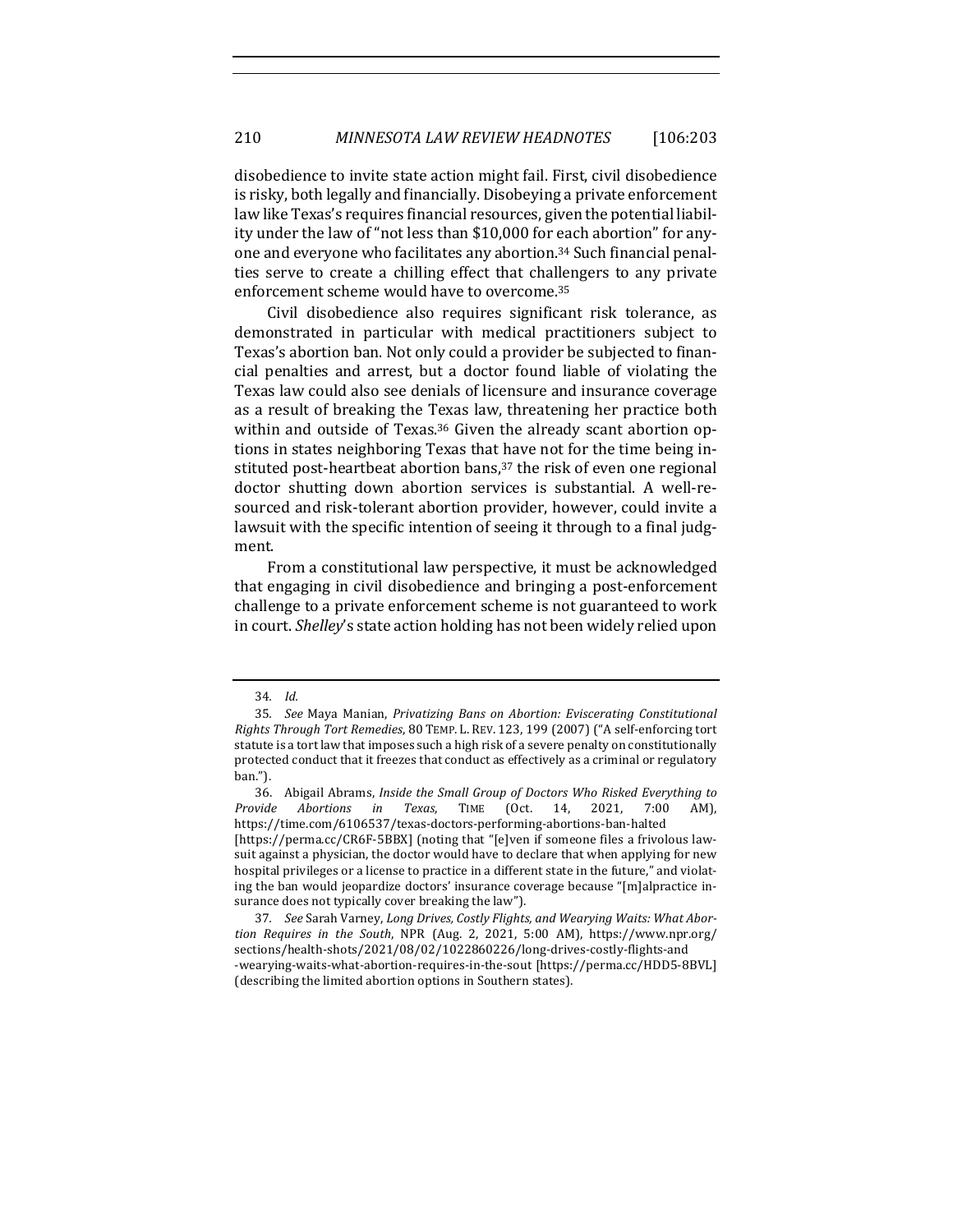2021] *TEXAS'S ABORTION BAN* 211

or expanded by courts since the case was decided in 1948.<sup>38</sup> And the issue under *Shelley* was racial discrimination under the Fourteenth Amendment's Equal Protection clause,<sup>39</sup> whereas the constitutional protections impacted by Texas Senate Bill 8 fall under the Due Process clause.<sup>40</sup> But although the specific outcome in *Shelley* turned on the Equal Protection clause, the Court confirmed that state action considerations apply to alleged Due Process infringements as well: "The federal guaranty of *due process* extends to state action through its *judicial* as well as through its legislative, executive, or administrative branch of government.""41

And just because courts have been hesitant to extend *Shelley* in the years since its passage does not mean the Supreme Court would be unwilling to do so in the face of the uniquely structured Texas abortion ban. The Court has not had occasion to consider laws with private-enforcement structures designed to deprive individuals of a constitutionally protected right because no laws comparable to SB8 have been put into effect.<sup>42</sup> Indeed, the absence of Supreme Court precedent is exactly why the Texas legislature crafted the law in the way it did.<sup>43</sup> Nor has the Court been asked to consider a law whose own drafters brazenly acknowledge its dual purposes of both limiting a constitutionally protected right and evading constitutional review.<sup>44</sup>

42. Whole Woman's Health v. Jackson, 141 S. Ct. 2494, 2495 (2021) (noting that the challenge to Texas's private enforcement scheme "presents complex and novel antecedent procedural questions"); see also Transcript of Oral Argument at 6-7, United States v. Texas, No. 21-588, (U.S. Nov. 1, 2021) (counsel for the United States stating "I want to acknowledge at the outset that we can't point to a case that looks exactly like this one, and that's because there has never been a law exactly like this one").

43*. See* Ann E. Marimow, Matt Zapotosky, & Caroline Kitchener, *Abortion Opponents Watch for Violations of Texas Ban as Providers Weigh Legal Options*, WASH. POST (Sept. 2, 2021, 9:15 PM), https://www.washingtonpost.com/ politics/courts\_law/texas-abortion-ban-jonathan-mitchell/2021/09/02/ecbd1124 -0c17-11ec-aea1-42a8138f132a\_story.html [https://perma.cc/PNL6-GE5H]. 

44. See Jacob Gershman, Behind Texas Abortion Law, an Attorney's Unusual En*forcement Idea*, WALL ST. J. (Sept. 4, 2021), https://www.wsj.com/articles/behind

<sup>38.</sup> Manian, *supra* note 35, at 199 ("There are no courts that have allowed a challenge to a state statute to proceed against a state court judge on the ground that the judge, simply by adjudicating a case pursuant to that law at some future point, will 'enforce' the law and thereby 'cause' injury.").

<sup>39</sup>*. Shelley*, 334 U.S. at 23.

<sup>40.</sup> *See* Planned Parenthood of S.E. Pennsylvania v. Casey, 505 U.S. 833, 846 (1992) ("Constitutional protection of the woman's decision to terminate her pregnancy derives from the Due Process Clause of the Fourteenth Amendment.").

<sup>41.</sup> *Shelley*, 334 U.S. at 15 (quoting *Brinkerhoff-Faris Tr. & Sav. Co. v. Hill*, 281 U.S. 673, 680 (1930)) (emphasis added); *id.* ("Although the Supreme Court has never overruled Shelley, it has rarely relied on it to find state action.").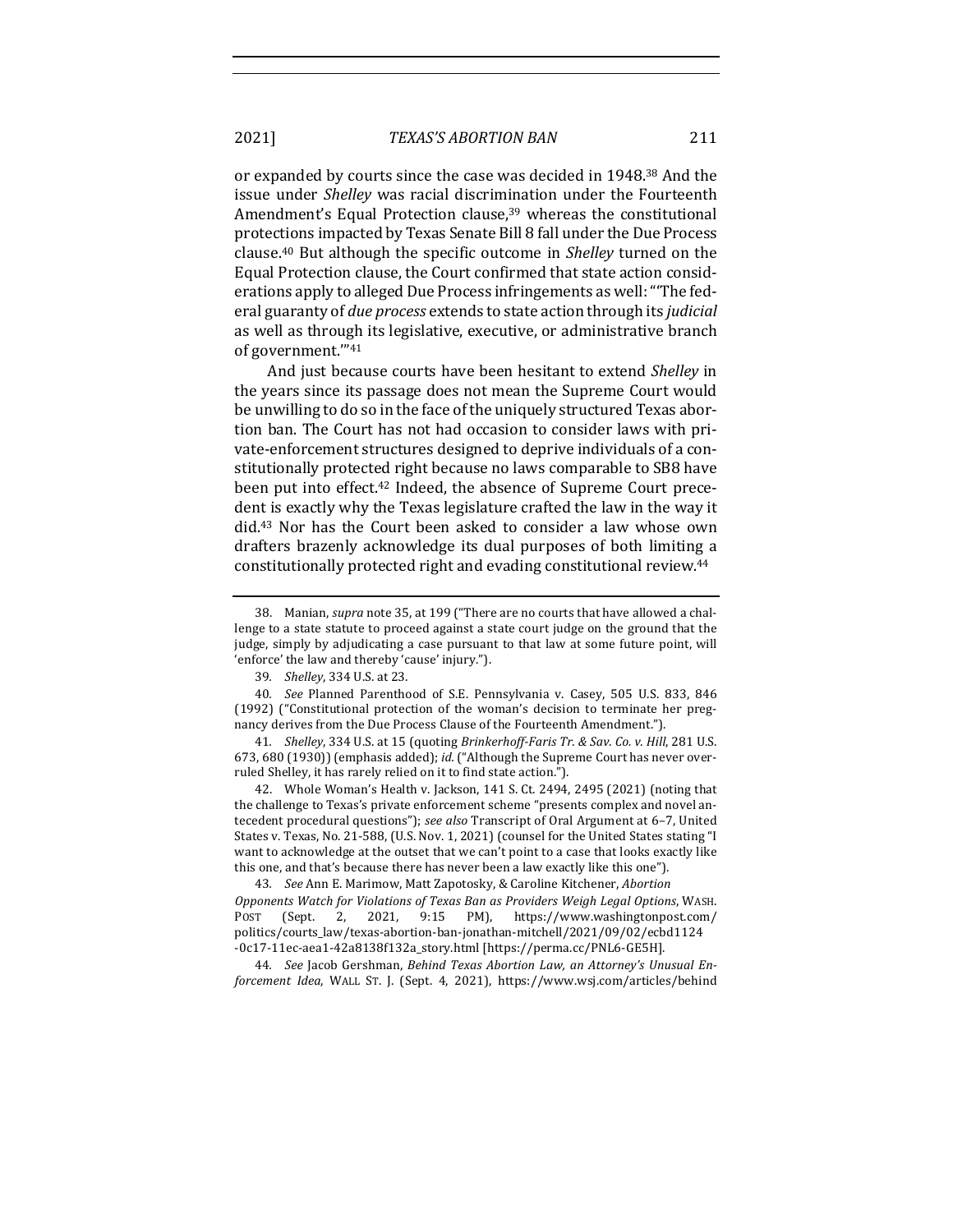There is, of course, no guarantee that the Supreme Court would apply *Shelley* or *Adickes* to court and police enforcement of Texas SB8. But the Whole Woman's Health v. Jackson majority at least hinted that it would be more receptive to a post-enforcement challenge: though five Justices on the Supreme Court accepted Texas's argument that empowering private citizens to bring pre-viability abortion lawsuits does not amount to state action, the majority expressly did so at a time when no suits had been filed or even threatened and noted that "the sole private-citizen respondent before us has filed an affidavit stating that he has no present intention to enforce the law." $45$  The majority allowed that the Court's pre-enforcement decision "in no way limits other procedurally proper challenges to the Texas law," of which it said the abortion providers had raised "serious" constitutional questions.<sup>46</sup> If the Court's majority is taken at its word, then a provider engaging in civil disobedience and bringing a post-enforcement challenge to the Texas law would present a different and potentially more compelling procedural posture for renewed consideration of the ban's constitutionality.

Some may also reasonably question whether a Supreme Court majority seemingly hell-bent on ending all constitutional rights to abortion will be receptive to *any* challenge to a private enforcement scheme, like SB8, that get it one step closer to that goal. Indeed, the Supreme Court already has an opportunity to overturn fully *Roe* v.

46*. Id.*

<sup>-</sup>texasabortion-law-an-attorneys-unusual-enforcement-idea-11630762683 [https:// perma.cc/A62B-8P2Y] (quoting Texas State Senator Bryan Hughes, one of the bill's principal architects, as stating, "We were going to find a way to pass a heartbeat bill that was going to be upheld"); *see also* Michael S. Schmidt, *Behind the Texas Abortion* Law, a Persevering Conservative Lawyer, N.Y. TIMES (Sept. 12, 2021), https://www .nytimes.com/2021/09/12/us/politics/texas-abortion-lawyer-jonathan-mitchell html [https://perma.cc/2EGK-SC5W] (reporting statement from one of the attorneys principally involved in drafting the bill that "there are ways to counter the judiciary's constitutional pronouncements, and Texas has shown that the states need not adopt a posture of learned helplessness in response to questionable or unconstitutional court rulings"); Mitchell, *supra* note 8, at 1000-03 (outlining the novel idea that legislatures "can also induce compliance with [judicially disapproved] statues by providing for private enforcement through civil lawsuits"); Emma Green, *What Texas Abortion Foes* Want Next, ATLANTIC (Sept. 2, 2021), https://www.theatlantic.com/ politics/archive/2021/09/texas-abortion-ban-supreme-court/619953 [https:// perma.cc/T7EP-82ND] (legislative director of Texas Right to Life, a principal supporter of the abortion ban, explaining that the law's approach reflected "that the prolife movement is extremely frustrated with activist judges at the district level who are not doing their job to adjudicate conflicts between parties" and who are "blocking prolife laws because they think they violate the Constitution or pose undue burdens").

<sup>45</sup>*. Whole Woman's Health*, 141 S. Ct. at 2495.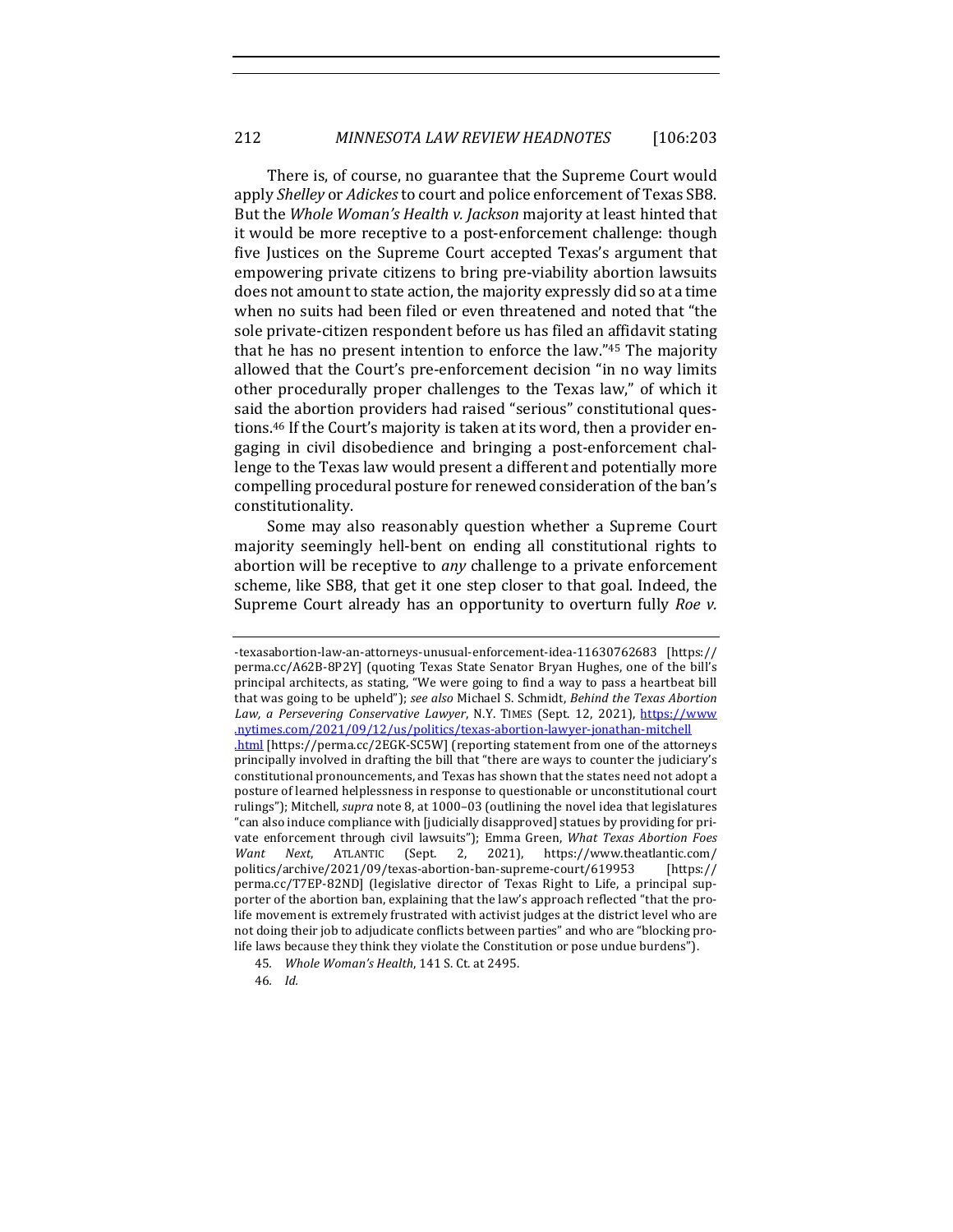*Wade* after it hears argument in the coming term over the constitutionality of a Mississippi law directly banning abortions after the fifteenth week of pregnancy through overt state action.<sup>47</sup>

But even if the Supreme Court declares Mississippi's post-fifteenweek law constitutional, it may remain silent as to bans on abortions before the fifteen-week mark, like Texas's Senate Bill 8. This approach of not outright overturning the Court's previous recognition of a Fourteenth Amendment right to abortion would be consistent with what scholars have called "a concerted effort to subject the right to abortion announced in *Roe v. Wade* and *Planned Parenthood v. Casey* to a death by a thousand cuts."<sup>48</sup> A holding that stops short of outright overturning all abortion protections would fit this "death by a thousand cuts" model, further curtailing but not completely ending constitutional protection for abortion.<sup>49</sup> And such a holding would still render Texas's abortion ban as to pre-fifteen-week abortions unconstitutional under existing Supreme Court precedent, assuming state action were present.

A post-enforcement challenge to the law would bolster the case that Texas is in fact engaging in state action. And the Supreme Court, in considering such a challenge, would at least be mindful of ramifications of holding otherwise. Indeed, opponents of the ban and its scheme have suggested that the structure of the law could easily be adapted to liberal causes, like gun control and COVID mask and vaccine mandates.<sup>50</sup> Even a conservative-majority Supreme Court might be wary of opening the door in this way to copycat laws at the other end of the ideological spectrum.<sup>51</sup> Of course, nothing other than its

<sup>47.</sup> Jackson Women's Health Org. v. Dobbs, 945 F.3d 265 (5th Cir. 2019), cert. granted, 141 S. Ct. 2619 (U.S. May 17, 2021) (No. 19-1392).

<sup>48.</sup> Reva Siegel, Kate Shaw, & Melissa Murray, *Toward an Expansive Conception of Reproductive Rights and Justice*, TAKE CARE (June 5, 2019), https://takecareblog.com/blog/toward-an-expansive-conception-of-reproductive -rights-and-justice [https://perma.cc/XT4E-8NNT].

<sup>49</sup>*. Id.*

<sup>50.</sup> Alice Miranda Ollstein & Josh Gerstein, *Texas Abortion Ban Spawns Look-Alike* Laws but Could Be Short-Lived, POLITICO (Sept. 2, 2021, 8:19 PM), https://www .politico.com/news/2021/09/02/texas-abortion-law-private-right-to-sue-509244 [https://perma.cc/W2KT-TA7L].

<sup>51.</sup> Indeed, during the November 1 oral arguments on the statute's structure, Justice Kavanaugh expressly asked pointed questions about whether the same private enforcement structure could limit "free speech rights," "free exercise of religion rights," and "Second Amendment rights," with Texas's solicitor general confirming that the structure would be "across the board equally applicable" to constitutional rights beyond just the right to abortion. Transcript of Oral Argument at 72, 74, *Whole Woman's Health*, 141 S. Ct. 2494 (Nov. 1, 2021) (No. 21-463).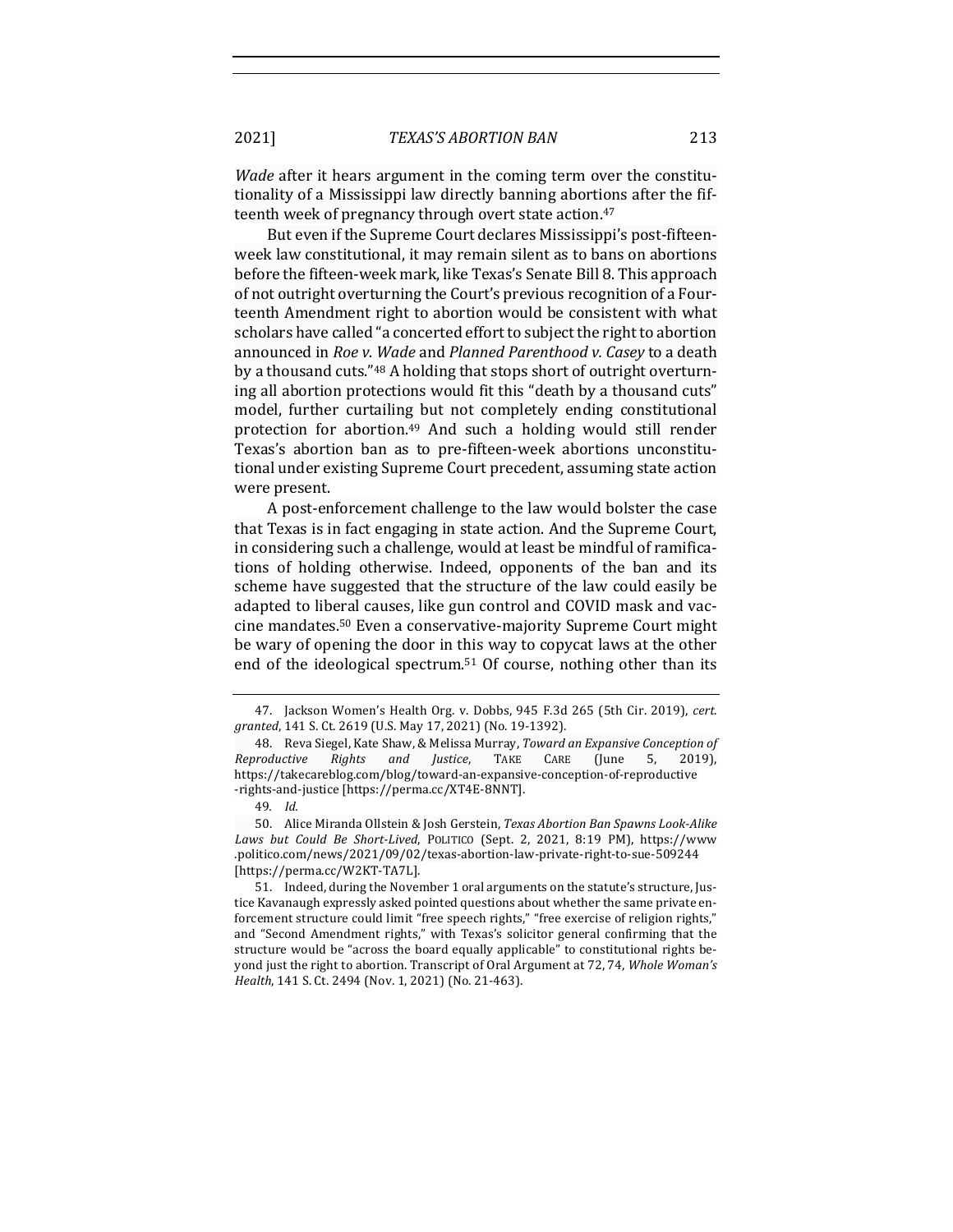own reputational concerns would prevent the Court from simply upholding or striking down private action bans along partisan lines. If the Court did take this approach, at least a post-enforcement challenge would help reveal the conservative majority's hypocrisy.

Lastly, the U.S. Department of Justice's constitutional challenge to SB8 presents another reason why civil disobedience might arguably be unnecessary. The Justice Department's claim turns on pre-enforcement standing to sue.<sup>52</sup> According to the Justice Department, the United States has standing to assert constitutional violations against Texas based on the federal government's "authority and responsibility to ensure that Texas cannot evade its obligations under the Constitution and deprive individuals of their constitutional rights" and because the ban "purport[s] to prohibit federal agencies [and nongovernmental partners] from carrying out their responsibilities under federal law related to abortion services." $53$  A district court judge in Texas agreed and preliminarily enjoined Senate Bill 8,<sup>54</sup> only to see that injunction stayed two days later by the Fifth Circuit in a threesentence *per curiam* decision.<sup>55</sup>

Although the legal merits of the federal government's constitutional standing to sue Texas are beyond the scope of this Article, the Department of Justice's suit also raises practical questions about the necessity of civil disobedience by private parties. If the federal government itself can challenge the constitutionality of a state private enforcement scheme, then perhaps the onus need not be on private parties seeking to vindicate constitutional rights.

However, the Department of Justice is led by a political appointee, the U.S. Attorney General,<sup>56</sup> and therefore whether the Department of Justice even exercises whatever standing it has will likely turn on the political ideology of the current federal administration. Although the Justice Department under Biden-appointee Merrick Garland challenged the Texas Abortion Ban, it is hard to imagine a Republican-

<sup>52.</sup> Complaint at 2-3, United States v. Texas, No. 1:21-cv-796, 2021 WL 4099545 (W.D. Tex. Sept. 9, 2021).

<sup>53</sup>*. Id.*

<sup>54.</sup> United States v. Texas, 1:21-CV-796-RP, 2021 WL 4593319, at \*19 (W.D. Tex. Oct. 6, 2021) (holding that the United States had standing because "[i]nterests of the United States—such as its interest in protecting federal agencies and programs from liability, and its sovereign interest in upholding the Constitution—have already been directly harmed by the State's implementation of S.B. 8").

<sup>55.</sup> United States. v. Texas, 21-50949, 2021 WL 4706452, at \*1 (5th Cir. Oct. 8, 2021). 

<sup>56.</sup> 28 U.S.C. § 503.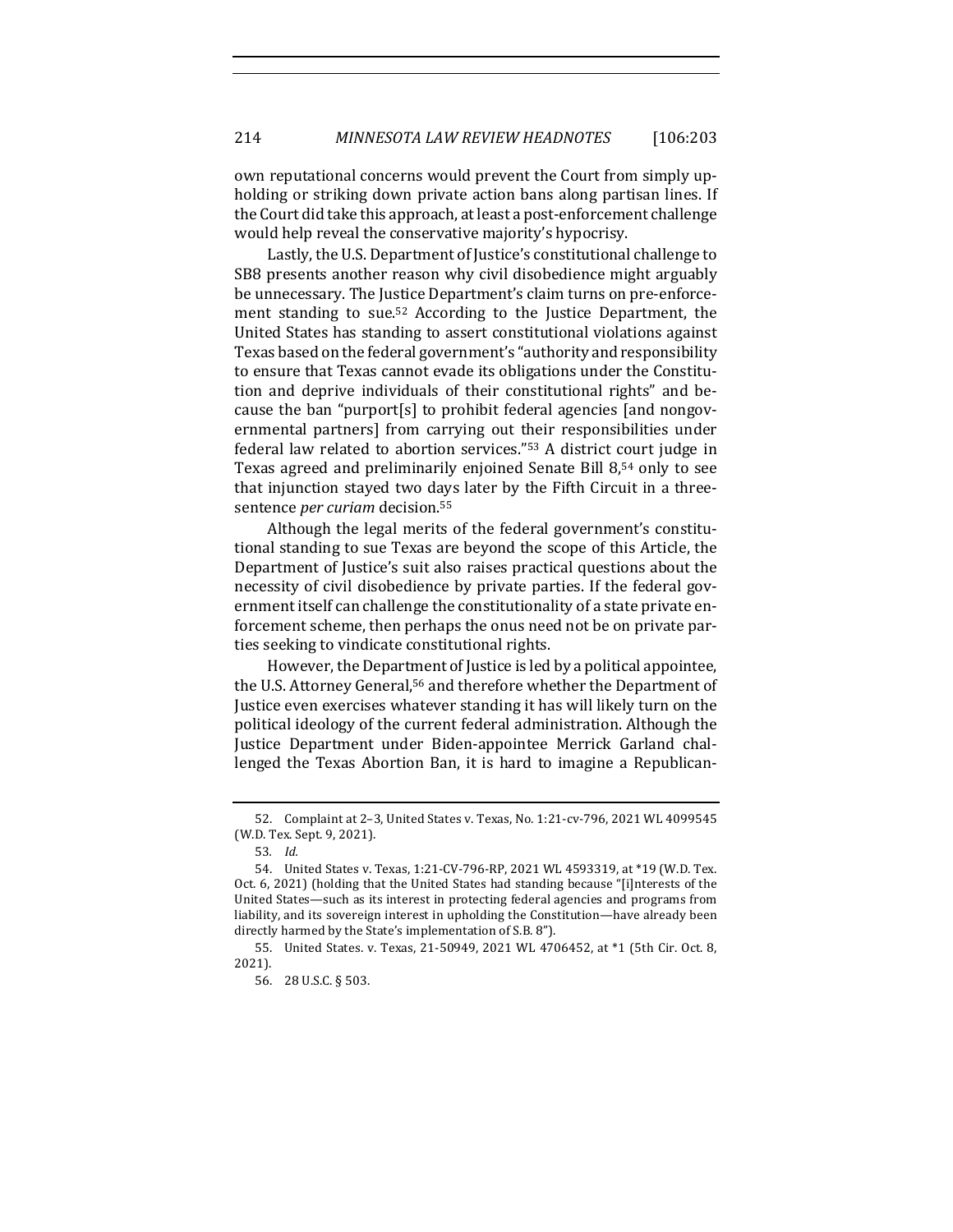2021] *TEXAS'S ABORTION BAN* 215

appointed Attorney General doing the same. And even were the Texas law struck down because of the Justice Department's suit, there is little to stop Texas or any other state from enacting an identical law under the next anti-abortion administration, knowing the unlikelihood of the Department of Justice lodging another challenge at that time. Because of the uncertainties surrounding whether any given Justice Department will choose to challenge the constitutionality of any given private enforcement ban, relying on the federal government is no substitute for private constitutional challenges. Civil disobedience, though not without its own risks and legal uncertainties, presents the best means of succeeding in such challenges.

#### III. ABORTION PROVIDERS' POST-ENACTMENT RESPONSES TO **THE BAN**

Since the Texas ban went into effect, the law has largely had the intended chilling effect.<sup>57</sup> In her *Whole Woman's Health v. Jackson* dissent, Justice Sotomayor detailed packed medical offices immediately before the Texas law took effect and, after the law took effect, numerous abortion providers quickly announcing termination of care for any abortions more than six weeks from a woman's last menstrual cycle.<sup>58</sup> In the days and weeks after the law took effect, most clinics in Texas stopped providing post-heartbeat abortions.<sup>59</sup> This wait-andsee approach is certainly safer in terms of providers avoiding legal and professional liability, but it also potentially misses an opportunity to challenge the law as enforced, rather than just as enacted. It also means that in the interim period before the law could be fully and reassuringly struck down as it wends its way through the courts, women in Texas will be unable to obtain constitutionally protected abortion services.

Although most reports in Texas suggest that post-heartbeat

<sup>57.</sup> Jennifer Gerson, 'Treating Us Like Criminals': Texas Abortion Ban Creates *Chilling Effect Across State*, GUARDIAN (Sept. 15, 2021, 6:00), https://www .theguardian.com/us-news/2021/sep/15/no-one-wants-to-get-sued-some-abortion -providers-have-stopped-working-in-texas [https://perma.cc/K7FT-J6UF].

<sup>58.</sup> Whole Woman's Health v. Jackson, 141 S. Ct. 2494, 2499 n.1 (2021) (Sotomayor, J., dissenting).

<sup>59</sup>*. See, e.g.*, *Abortion in Dallas, TX*, PLANNED PARENTHOOD, https://plannedparenthood.org/health-center/texas/dallas/75237/south-dallas

<sup>-</sup>abortion-services-center-4149-21342/abortion [https://perma.cc/J8YP-TRM4] ("Inclinic abortion is offered up to 5 weeks and 6 days after the start of your last menstrual period."); Abrams, *supra* note 36 ("After weighing this considerable risk, the majority of the roughly two dozen abortion clinics in Texas decided they would not resume providing abortions past six weeks during the injunction.").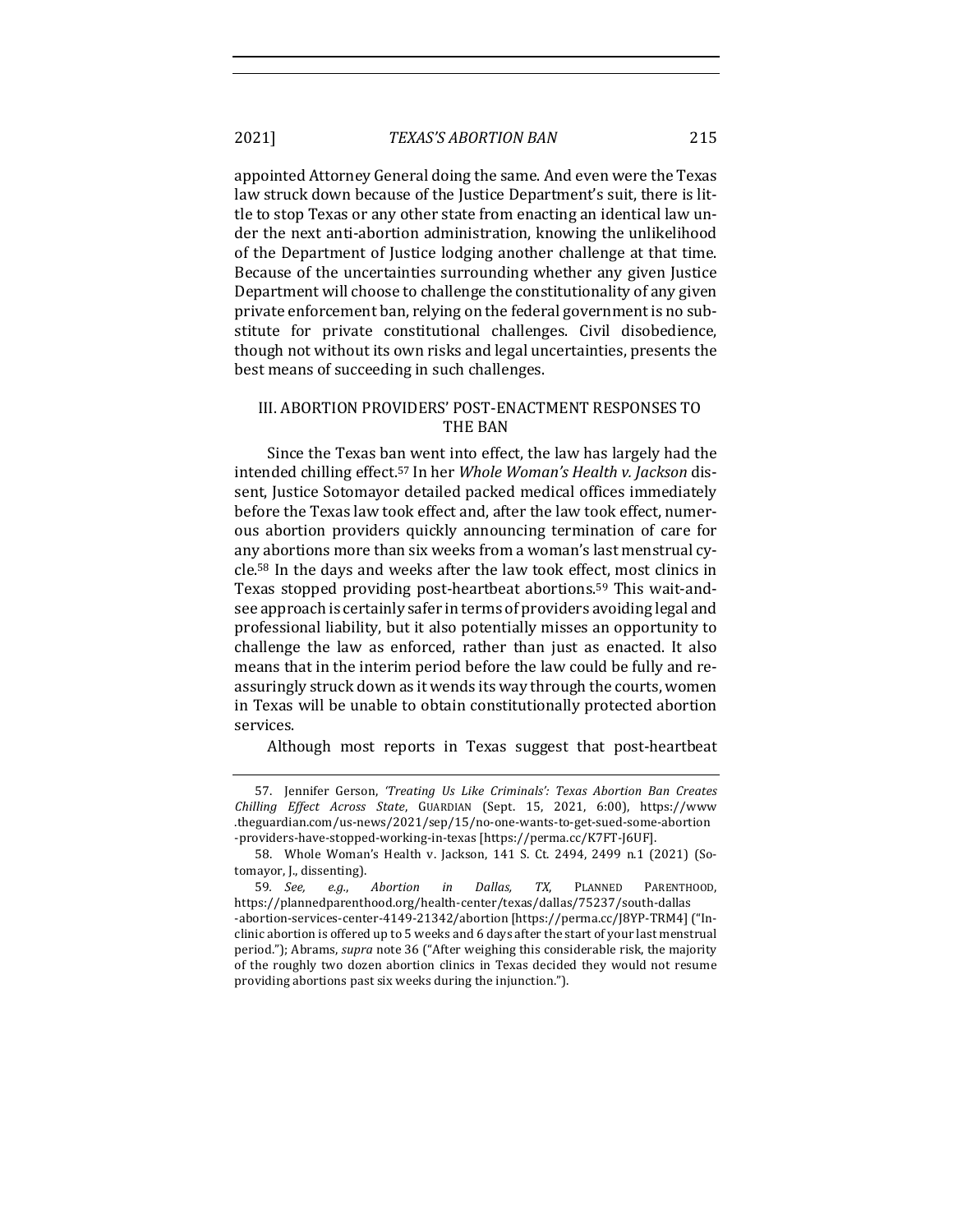abortions all but ended in the state following the ban taking effect,  $60$ one Texas-based doctor, Alan Braid, quickly came forward and publicly admitted performing a post-heartbeat abortion in violation of the law.<sup>61</sup> Tellingly, despite anti-abortion activists being presented with a direct means to hold Dr. Braid liable and stop him from performing any more post-heartbeat abortions, these activists did not rush to the courthouse to enforce Senate Bill 8. Instead, one prominent anti-abortion group's legislative director coyly said it was "looking into" Braid's admission, but the group was "'dubious that this is just a legal stunt."<sup>62</sup> A number of individuals did sue, but none appeared to do so on behalf of the anti-abortion cause, with one plaintiff explaining that "he believed in a woman's right not to have an unwanted child, and that because his lawsuit was a win-win for him," based on either furthering efforts to overturn SB8 or resulting in a financial windfall for himself, "he rushed to file it."<sup>63</sup> Anti-abortion groups' reluctance to sue may reflect a desire to rely solely on the ban's chilling effect on abortion instead of asking courts and police—potential state actors—to enforce the law, given that such state enforcement might put the ban in greater constitutional jeopardy.

<sup>60.</sup> Gerson, *supra* note 57; *see also* Petitioner's Brief at 16, Whole Woman's Health v. Jackson, 141 S. Ct. 2494 (Oct. 27, 2021) (No. 21-463) (detailing that, outside of the two-day window in October when SB8 was enjoined, "only one known post-cardiacactivity abortion has occurred in Texas since September 1").

<sup>61.</sup> Alan Braid, *Opinion: Why I Violated Texas's Extreme Abortion Ban*, WASH. POST (Sept. 18, 2021), https://www.washingtonpost.com/opinions/2021/09/18/texas -abortion-provider-alan-braid [https://perma.cc/4C4F-JUE3]. Several other doctors also briefly resumed providing abortions following a preliminary injunction of the law on October 6. Abrams, *supra* note 36. Unlike Dr. Braid, though, these doctors did not openly identify themselves. *Id.* These doctors once again ceased performing abortions when the Fifth Circuit stayed the district court's injunction. *Id.* 

<sup>62.</sup> Ariane de Vogue & Devan Cole, *Texas Doctor Says He Violated the State's Strict New Abortion Law*, CNN (Sept. 19, 2021, 11:27 AM), https://www.cnn.com/2021/09/19/politics/texas-doctor-violated-abortion-ban/ index.html [https://perma.cc/JXX5-UNK3]. In a separate interview, the legislative director was even more blunt about declining to file suit under SB8, noting that, "[w]e definitely lose if a lawsuit is filed imprudently [and] [t]hat's why you didn't see us jump out there." Laurel Calkins & Lydia Wheeler, *Texas Abortion Doctor Draws Friendly Lawsuits Seen as Duds*, BLOOMBERG L. (Sept. 22, 2021), https://www .bloomberg.com/news/articles/2021-09-22/texas-abortion-doctor-lawsuits-filed-by -allies-may-go-nowhere [https://perma.cc/6CYN-JF78]. 

<sup>63.</sup> J. David Goodman, *Lawsuits Are Filed Against a Texas Doctor Who Said He Performed an Abortion*, N.Y. TIMES (Oct. 8, 2021), http:// nytimes.com/2021/09/20/us/texas-abortion-lawsuit-alan-braid.html [https:// perma.cc/MD97-AF5D].